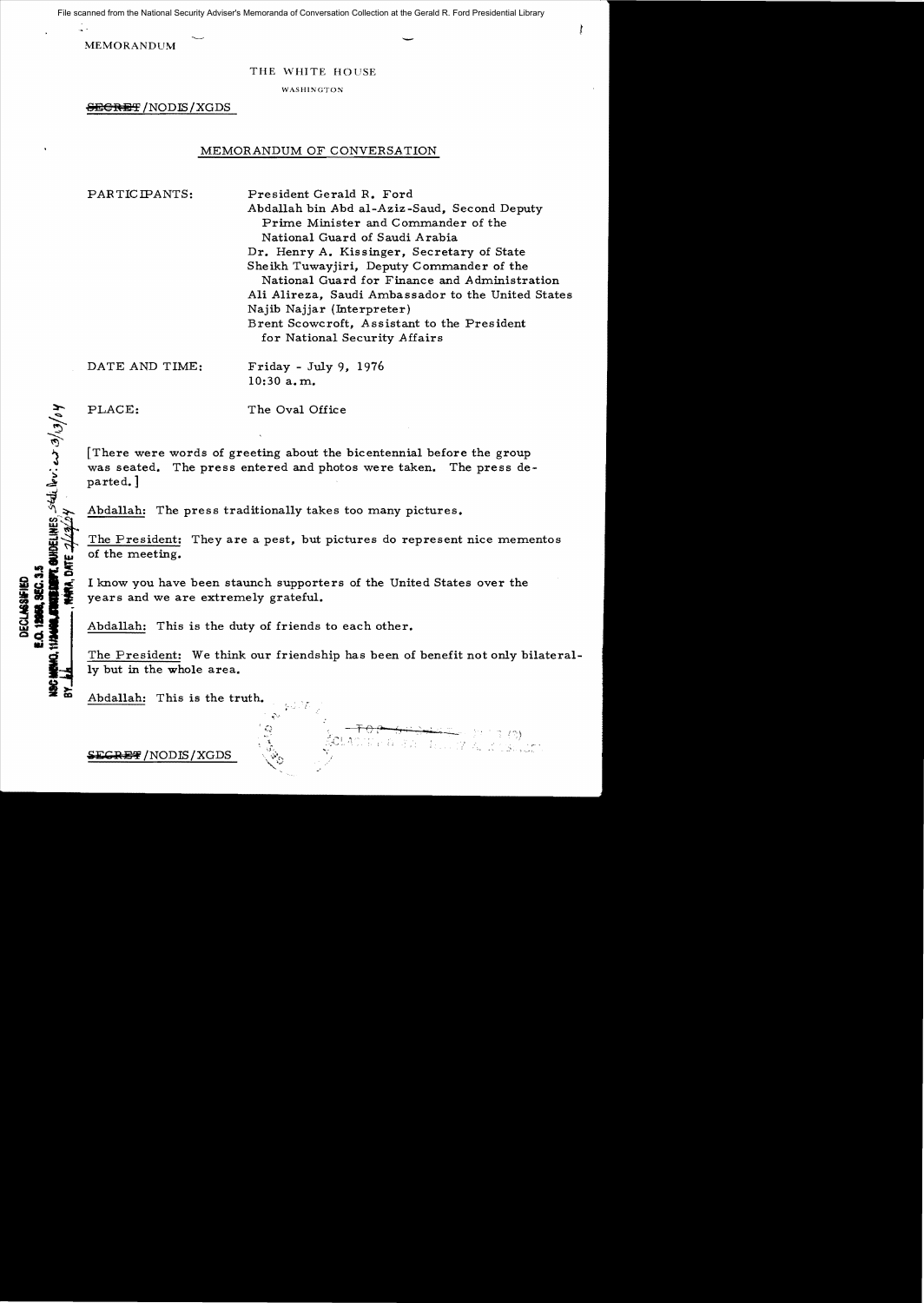The President: We are grateful for the strong position that your government took on oil prices. We think it is the right thing to do in terms of the economic recovery and it's in the long term interests of both producers and consumers. As I am sure you know, we are doing our utmost to be helpful to the political settlement in Lebanon and we want to move as rapidly as possible to a settlement in the Middle East as a whole.

Abdallah: This is a true fact, expressed brilliantly yesterday by the Secretary of State. The dilemma we are in is that rumors are spreading that we are in collusion. As you are aware, these rumors are spread by the enemies of us both -- the Communists.

Kissinger: [Tells the story about Jumblatt handing an envelope to Asad -interpreted as a payoff when reported in Jidda. ]

The President: True stories spread less rapidly than lies.

Abdallah: That is very true. You have to be patient.

The President: I know you are the Commander of the National Guard. Are there any problems you need to discuss?

Abdallah: Thank you. So far everything is going very well, thanks to the efforts of the Secretary of Defense. I would like to discuss the issues which interest friends. I have discussed them with the Secretary of State and Secretary of Defense and would like to give you a summary.

The President: Please do.

Abdallah: The United States has a great responsibility being the leader of the free world. This responsibility I hope and pray the United States will retain forever, because we as your friends have been embarrassed on many occasions. For example, with Pakistan, Vietnam and Angola. We were told by people to look at the way you abandon your friends. The fact is we have been embarrassed by those accusations by the Arab people. It is known that the United States stands by its friends no matter what the situation is. But this talk was exploited by the Communists. This is my first point.

The President: In the situation in Vietnam and Angola, I wish we could get across the point it is necessary to differentiate between the President and Congress. I think there is a shift in Congress today, because the American people realize there were mistakes and that we can say to our friends we will stand by them and that Congress will support us in the future.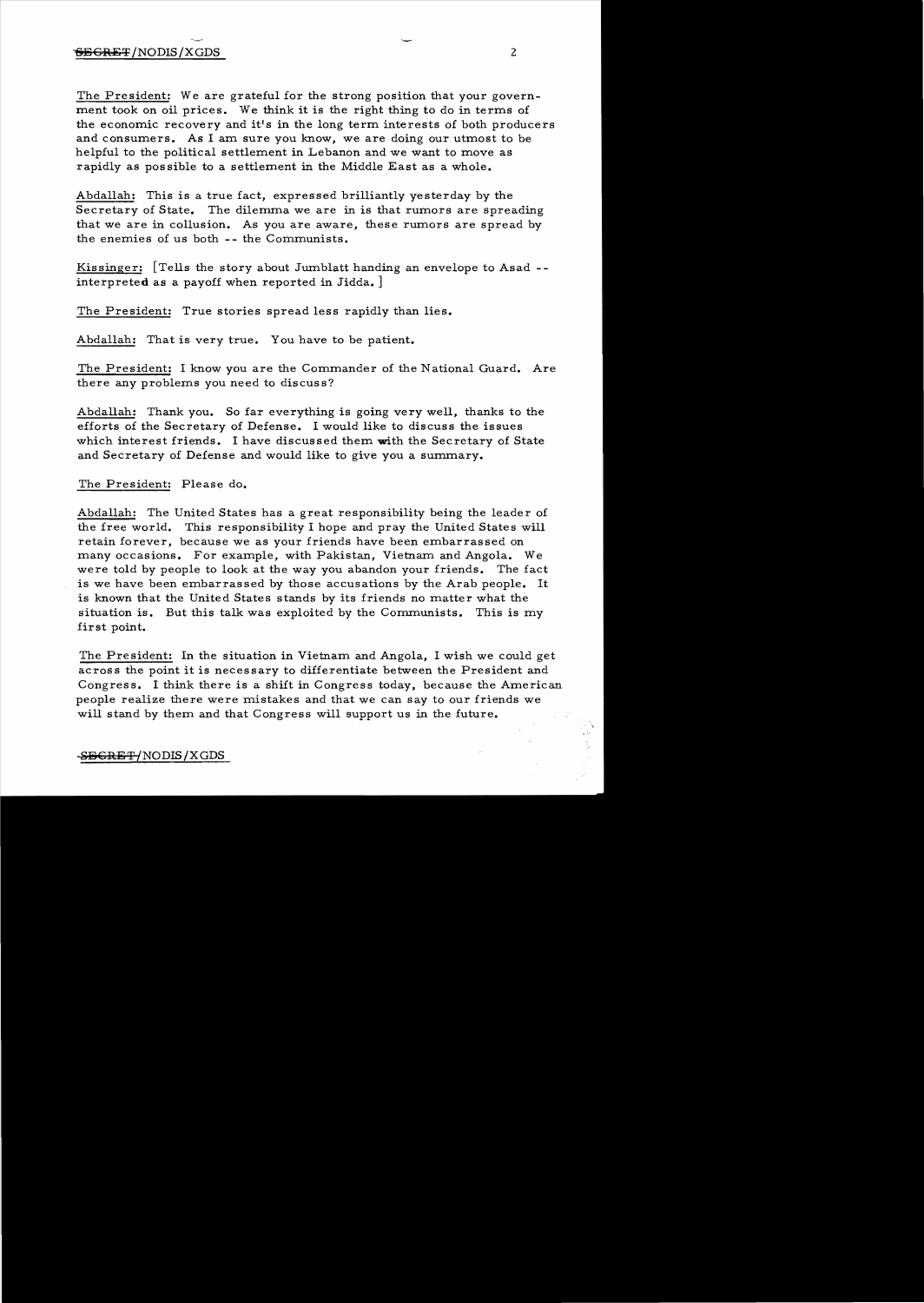## $-$ <del>SECRET</del>/NODIS/XGDS 3

-

Abdallah: I am convinced you want to do many things and are held back by Congress. I wish and pray for your success and for more reasonableness and understanding in the Congress.

Kissinger: This will test His Royal Highness's standing with God.

Abdallah: I wish you well and so long as what is in your heart is goodness and faith in your country, God will make you succeed. The world needs badly men like you, because this is a crazy world.

My second point is the Middle East. I hope your Excellency will win, with God's will, these elections. So your very action and also the Secretary, my friend Kissinger, can start to move things. We leave these things to your conscience. Your forefathers founded this country on justice. You will not do less.

The President: Let me assure you that after the election we will take action in accordance with the aims and principles you have in mind.

Abdallah: That is what we expected. The third point is Egypt and the Sudan. I assure you the stand of Sadat is stronger than ever and he needs more support and aims. We have done all we could and continue to do so. Lately, we have given \$700 million. This doesn't mean they can do away with the assistance of the United States.

The President: We gave \$800 million last year and about \$700 this year.

Kissinger: Plus about \$200 in PL-480, so it is close to \$1 billion. We are also helping them to get assistance from Western Europe and Japan.

The President: Last week I talked with Prime Minister Miki. He assured me that Japan would double what they gave last year. I was very impressed with President Sadat. He is a fine leader and we support what he is trying to do internally and otherwise. I also met the President of Sudan recently and was very impressed with him. I was pleased that he was able to put down the eruption. We have many misgivings about Libya.

Abdallah: The world is full of crazy people. Qaddafi is one of them. We are concerned over Soviet bases in Somalia.

The President: We share that concern.

~~RE~/NODIS/XGDS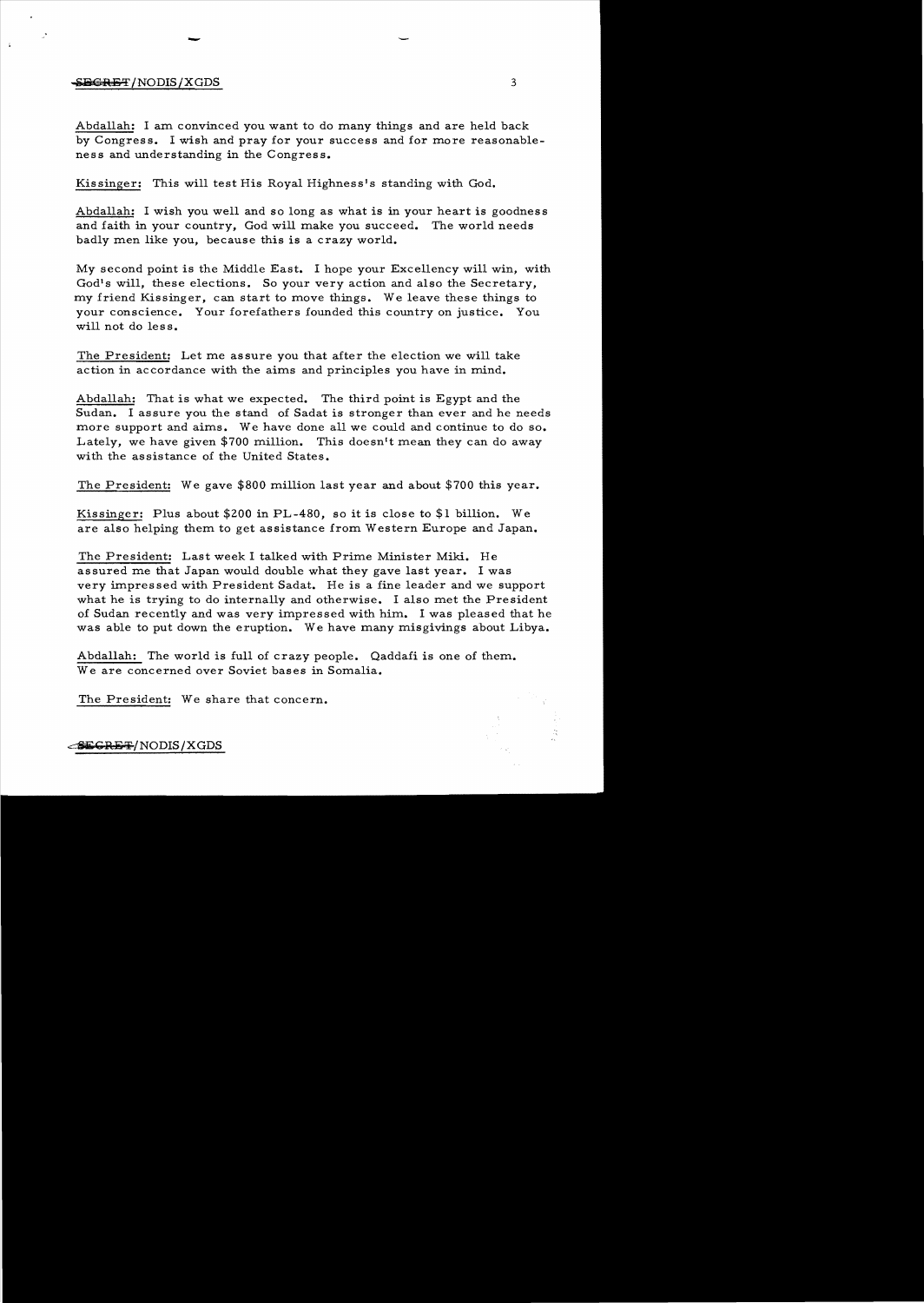## $\overline{\text{SEGREF}}$ /NODIS /XGDS 4

Abdallah: The U.S. has the obligation and I hope after the election you will review your stand with your friends and against communism. The rule of government is prestige -- if prestige disappears, the government is lost.

The President: We will take a firm stand against the Soviet Union, in the Middle East and elsewhere.

Abdallah: One more point -- Jordan. As I told Secretary Kissinger, we kept our promise to Jordan - - it was for \$300 million. When King Khalid came to power, he kept it. King Hussein then started to say things against you and us. King Khalid decreed that the amount should be increased to \$550 million over a period of ten years. So we hope King Hussein will be a reasonable man and will accept it. If he won't, we don't know what more we can do.

The President: We appreciate what you have done. We hope now the Jordanians would buy the American system. How does it stand?

Kis singer: It looks like they will go that way. I think it would jeopardize the monarchy if they tied up with the Soviet Union.

Abdallah: We told them the money was available only for purchase in the United States or from friendly nations.

The President: I think it would be serious for Hussein to turn to the Soviet Union.

I understand you have been most generous in bringing some bicentennial gifts.

Abdallah: If it were not for your regulations, we would have done something more fitting. These are only symbolic.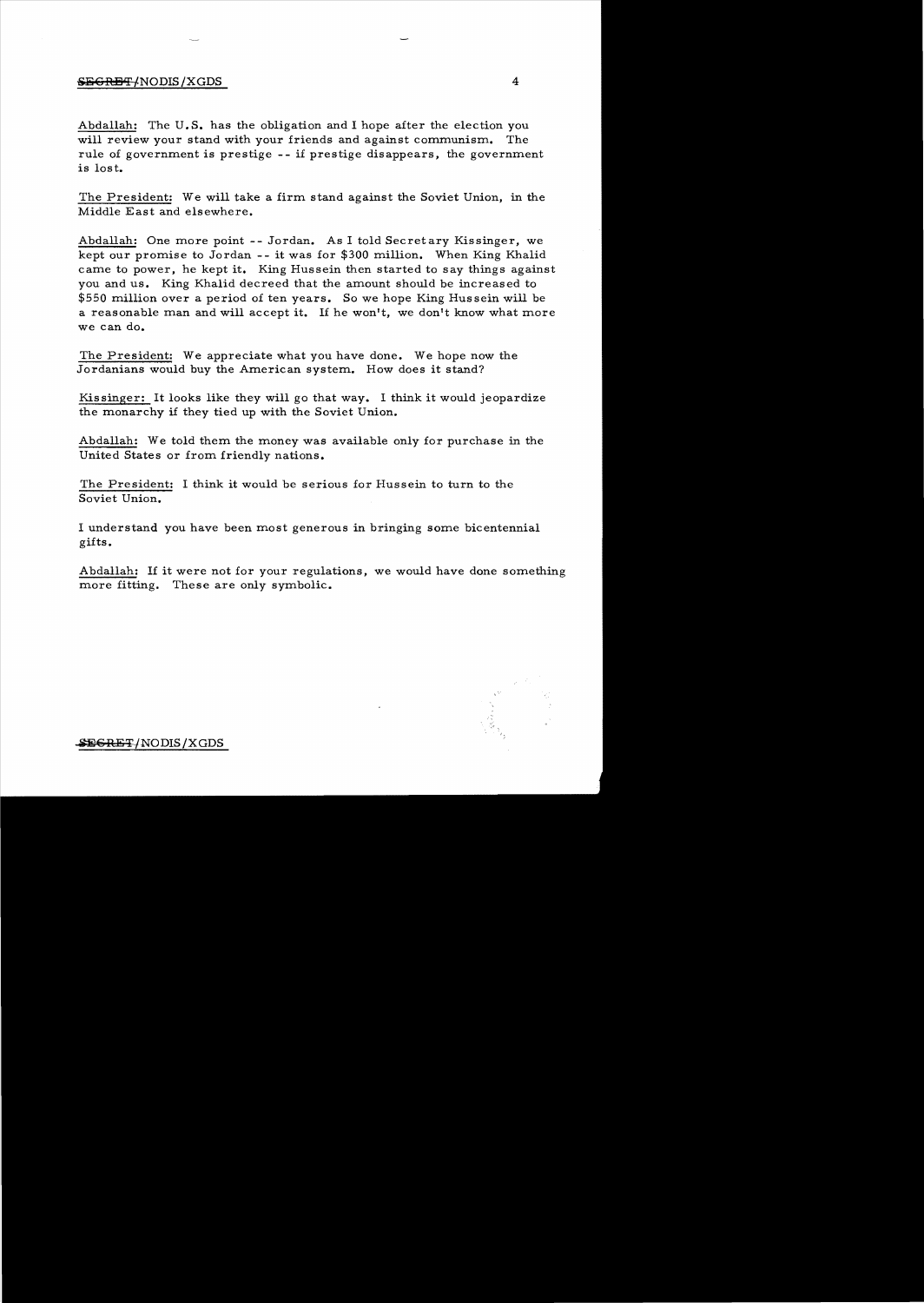P/ abdarloh  $9 \mu q$ (Same worls of greeting about hierutement Passim) (Commandan incondit)  $\sqrt{2}$ Q The pues traditionally Taketon many finitions on monatos party I hums you have been stand suggested of the US the one the gave + we are extendly putting a Trois is a dutof from to the wholeton " " "<br>P contains and function has been of high a Trisis Conth. l'avec aux quotofait forme estre province of your geston and paris. We think it a regist thing to de en tens je evernemen en e long term mituelt of podmers & emsurers. Os tears you have in doing once entered to be helpful to feel- retternet en bet & cront to source as reguly or prairie to a settlement a Tension tout part, exposed brellevith greetents that univers as speaking that we in ephonis. Operation amove, then numero are spread by ensuivir pas both - c Chasts K (Stayor A Jacob Latt Sanding American Fr Charles entry that or paysfe when regated in field. P Terre stores sprint has copiedly than dies. O That is ing "true " Jam have to be patriot.

**DECLASSIFIED** E.O. 12068, SEC. 3.5 NSC SHOWER, SHOWER, STATE DEPT. GUIDELINES Statule view 3/13/04 NARA DATE  $4|13|04$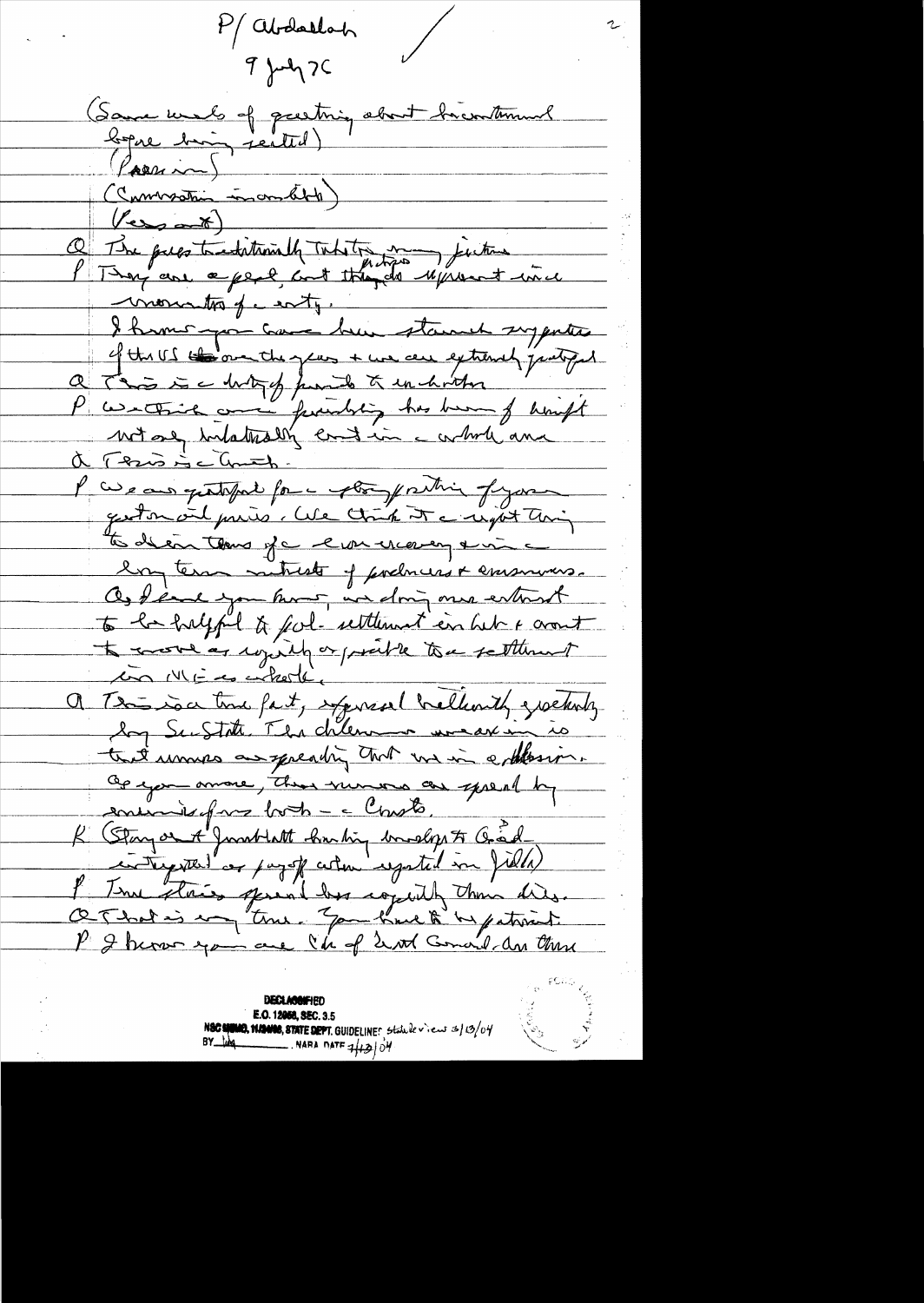a Tenhope de mediateurs? think to expect of See bif. I wild like to chain cross which without passible. Show desined than we Ser State + Dep & mould take to Please de US has quettersp him links freewald. This way I toppet presq c'il saint retain pourve Perfections Unknown + Congola. We were at told Roy proph to hade at mong you abouter your faired : Fatin are home born endownser by thood as creations by a grade people. It is how an that IS stands by its points in unotter what ret is But this toth mos xplonted by c Consto. Tentin en 1se jout. could getacions = part it increases to diz. but Veling Schich thanks christ in Cary tout décemp au perie Matige Anne crois very evill strand by These + That Comy will a Jean comment petite une tide mont chips ser hold hack by Cony - gon are date a Hogy have who wonto to know forward reek bahllmbberg en 8 mile sing fragon 100 L'enge R Tes will teach ARN straching conflicted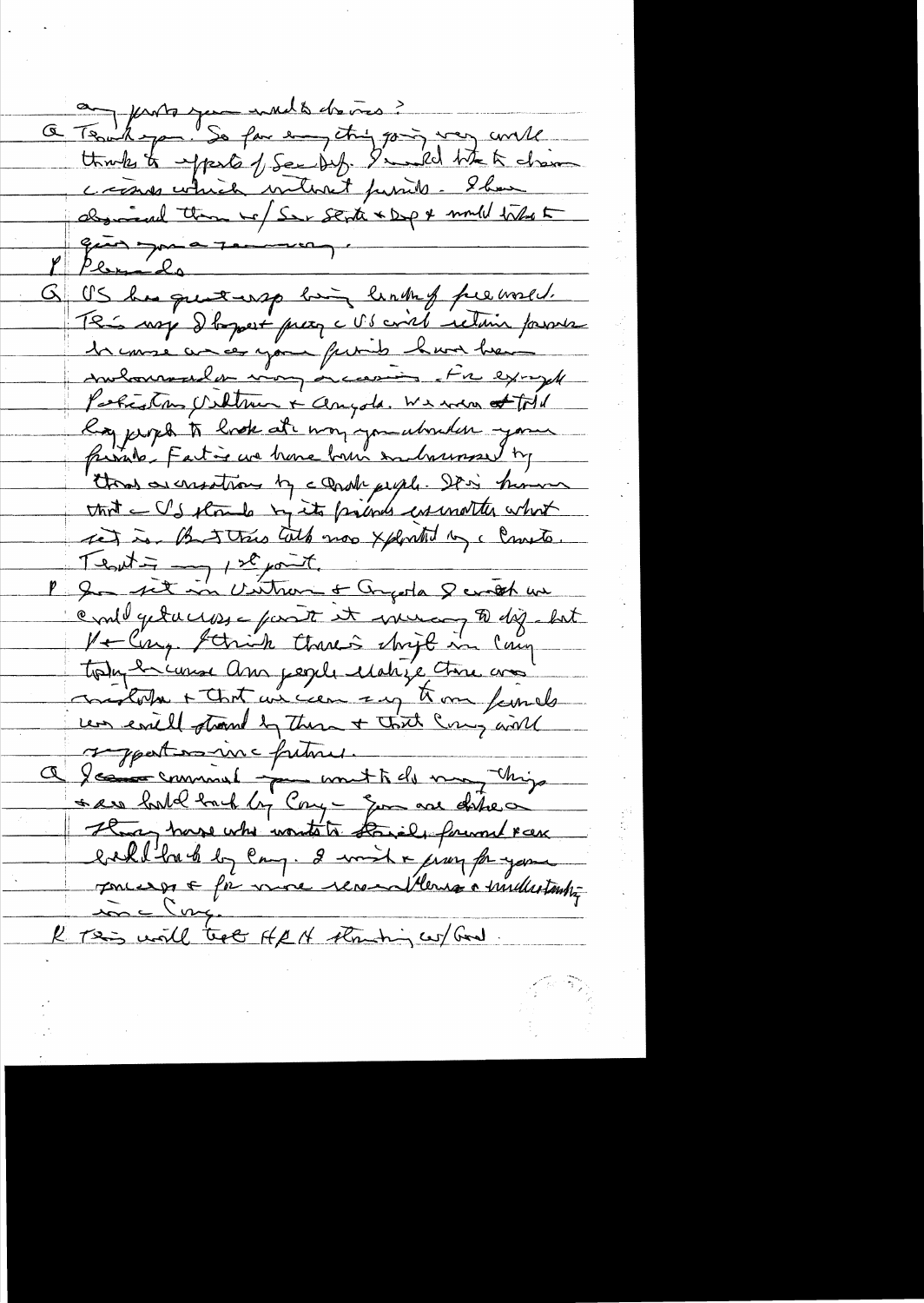Q In the will to long as what in your hearting goodness & period you unity, and could conabin you percent. This world when we brully vous bith your, to consisting is a very von attre selve Secy, som pirel/, en And to range Ching, We Come trust This to some emsurime. Jan forefattes famille Mrs 100 1000 1000 1000 000 noule total action in accord cut comme Oprantiste expansion and the standard I assure you de stand of Sailot is stranger Chome en els needsonne support assis, une home love illege und renting à de se hatch K Pers al 1200 in Ph4F0, 10 it Advance \$ BI fine, we also following get upon from COC me + Jag. P brot week J Erchelt Unti. He separatione par comed dande celestition que bet year I many impressed as Silot. It e à fin limite & me seg jort what he toping to do internally<br>+ vond some dels met / f Serlom recentes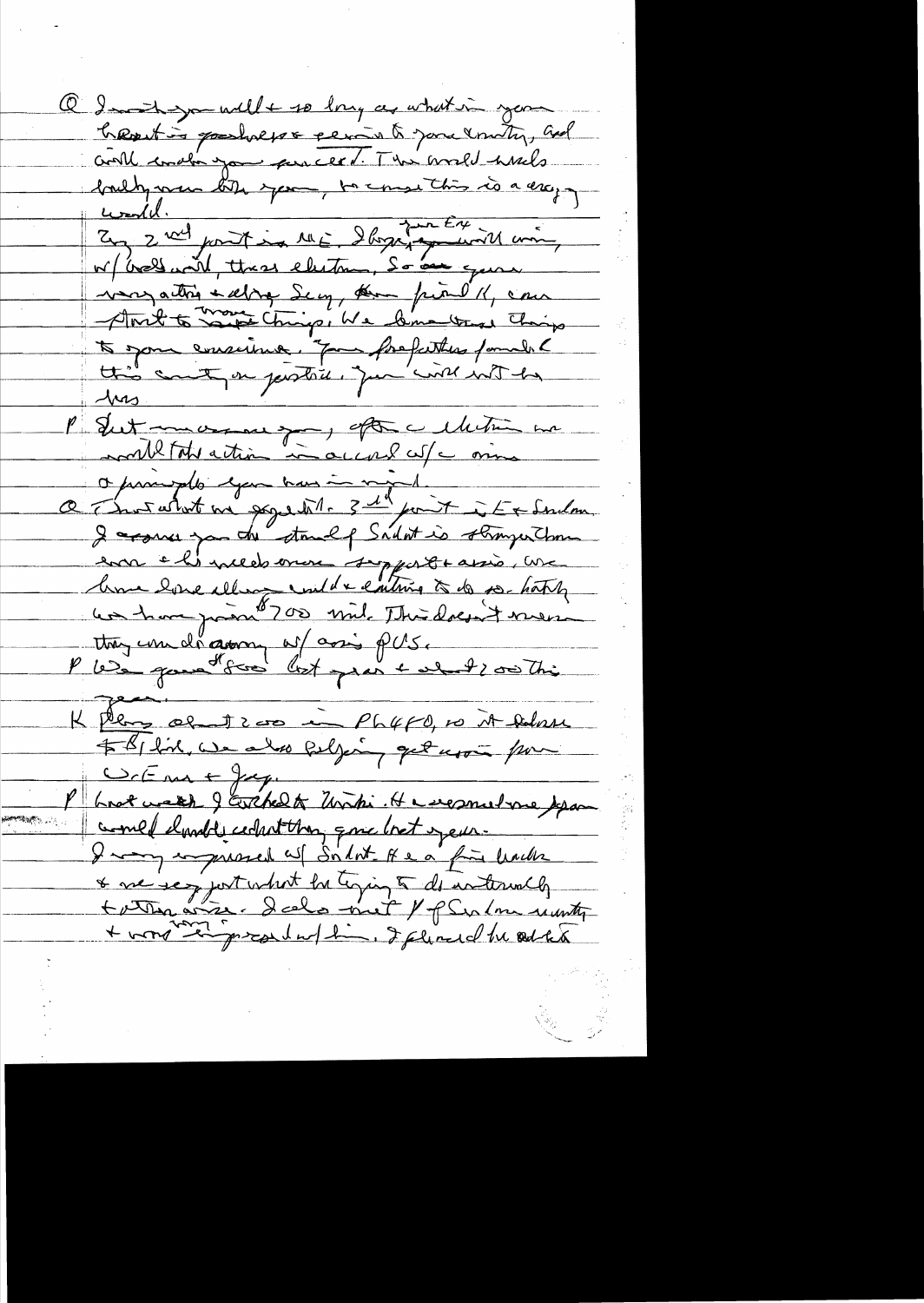fort clama c ma enoption client house pour consquire of theya Ce Tes vauldins fuillet etaz y purple-Daldy. bassion Samulia P we shoutbot concer a Tam Us lans a steigestion + hope open whiting me will review the day from fund 11 G & Mswhin O Ora vous point prement de 8 told K, un hopt Kendid come & pomer, he hystot. Hansson Um Harliet 50mg things against your mg. Rhalid a jeniel frages. Sometry It were will be non don't have what inserve com la. P USA-parcis vhoire par donc créhope une 5 flme? K Look bien milgothet way. I think would Jégondige i monarch J try til egypt su P 2 think it and the feming for Auster to Tous East dementer de pour le me tre en tyens aux on la jou sous succèteur l'appel f .